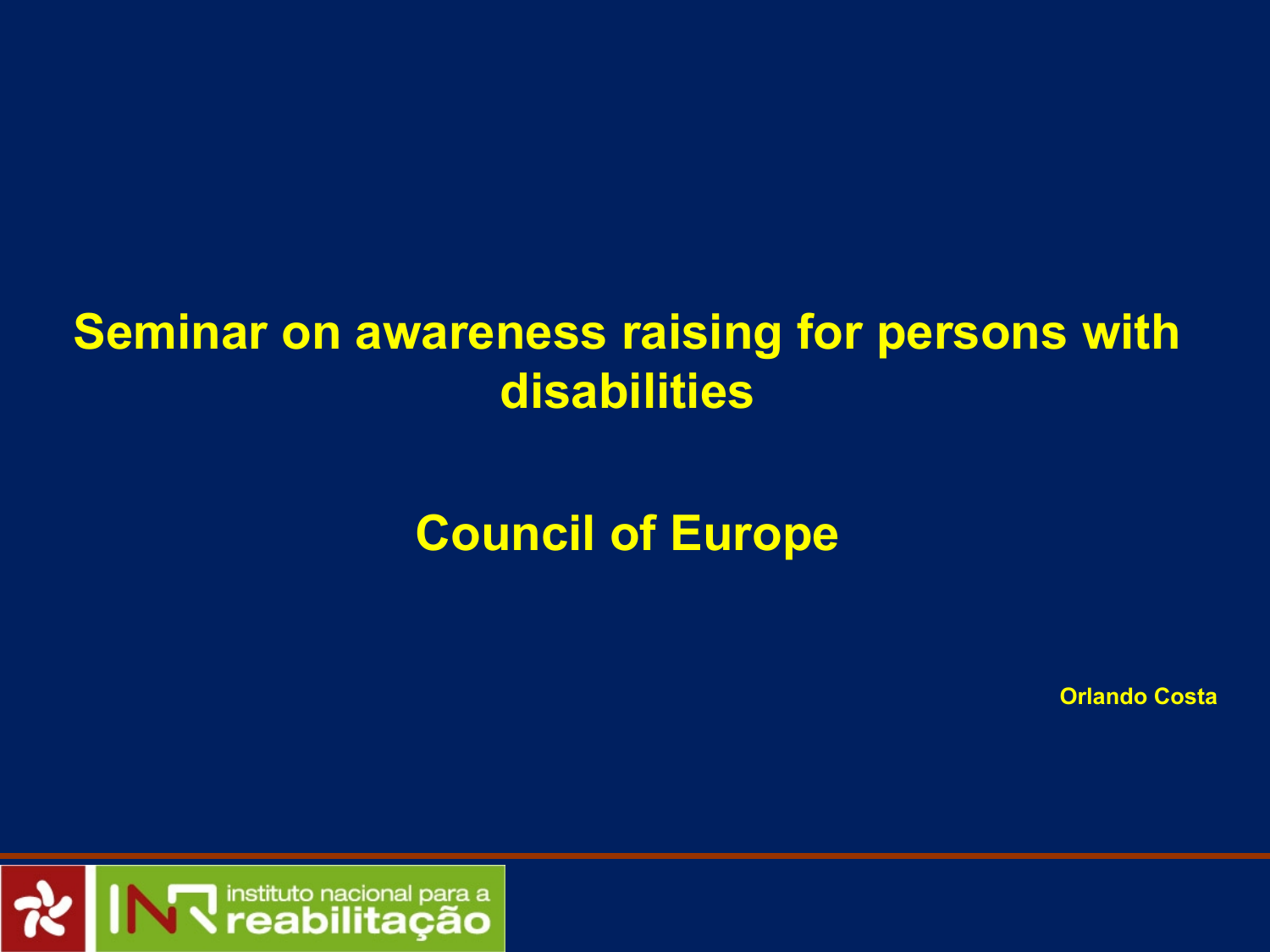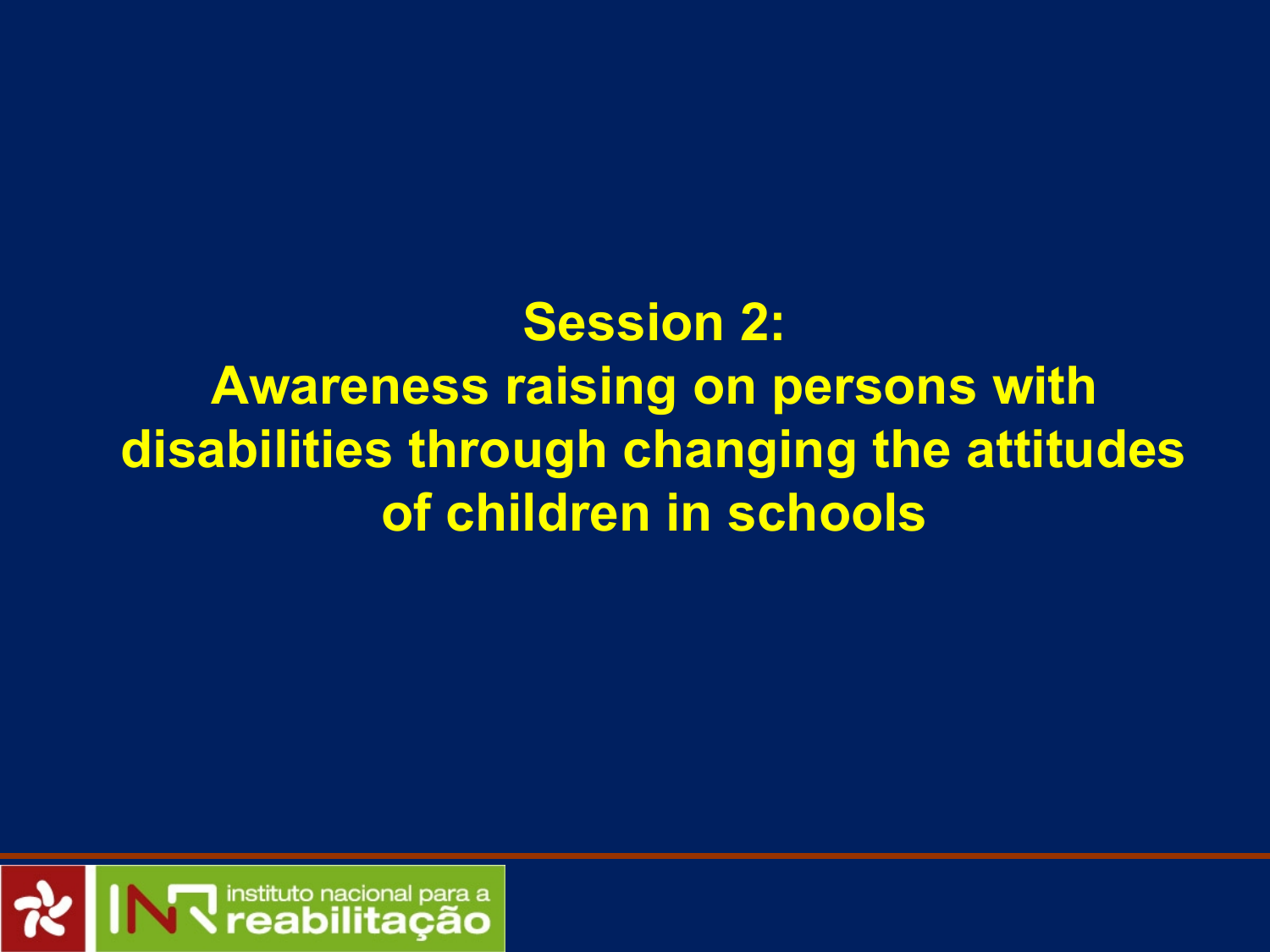- **Council of Europe Disability Strategy 2017-2023**
	- **Equality and non-discrimination**
	- **Awareness raising**
	- **Accessibility**
	- **Equal recognition before the law**
	- **Freedom from exploitation, violence and abuse**

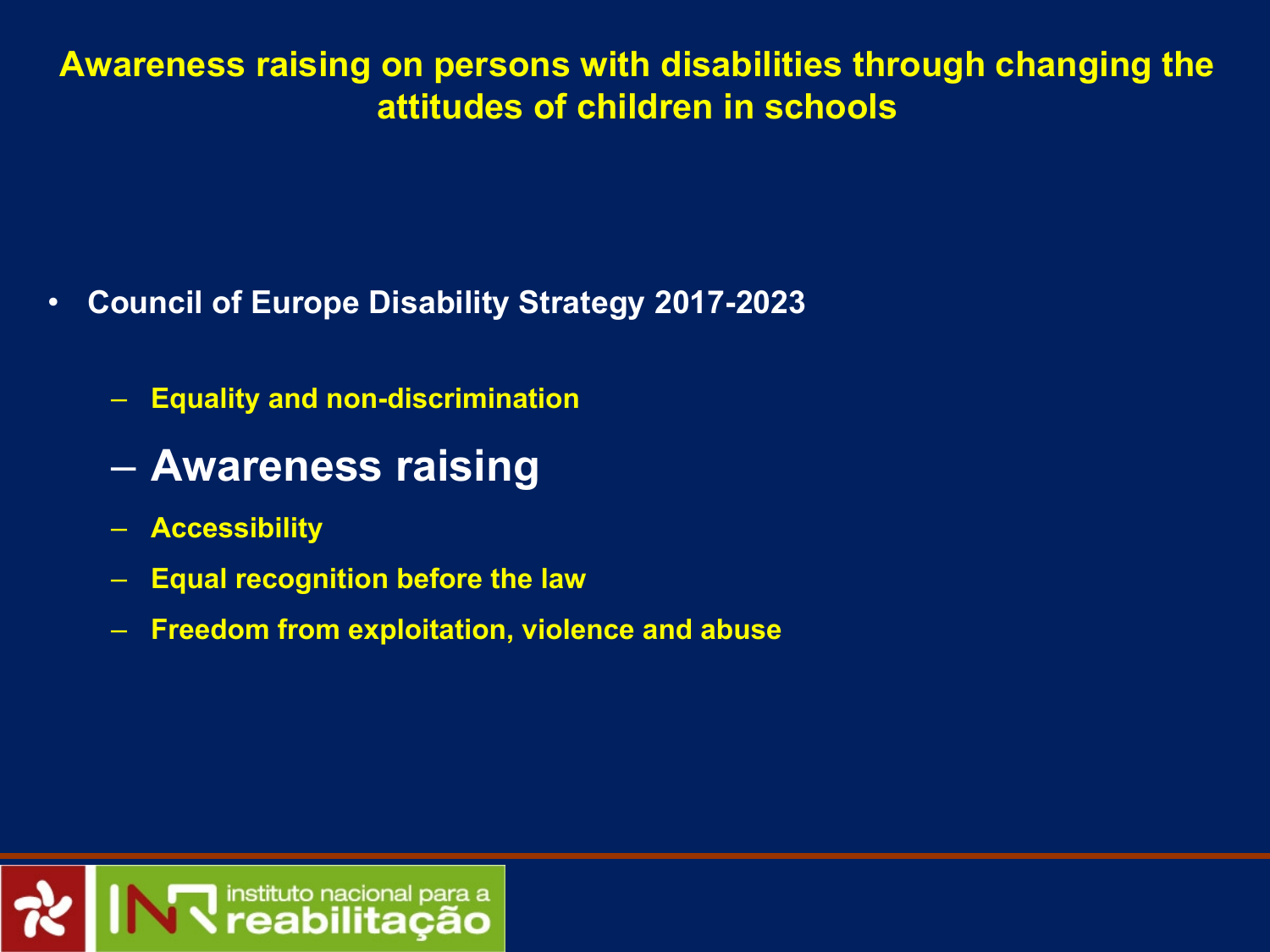#### **Council of Europe Action Plan 2006-2015 evaluation report**

Lack of awareness of positive and realistic images of persons with disabilities in all sectors and strata of society.

- **Lack of targeted, long-term and systemic awareness-raising inclusion campaigns and strategies, especially for children at the earliest possible age.** 

- Failure to make use of innovative technologies and approaches in awarenessraising campaigns and in disseminating good practices.

- Insufficient use of the potential for personal participation of persons with disabilities in promoting a realistic and positive perception of the persons concerned based on real-life experiences.

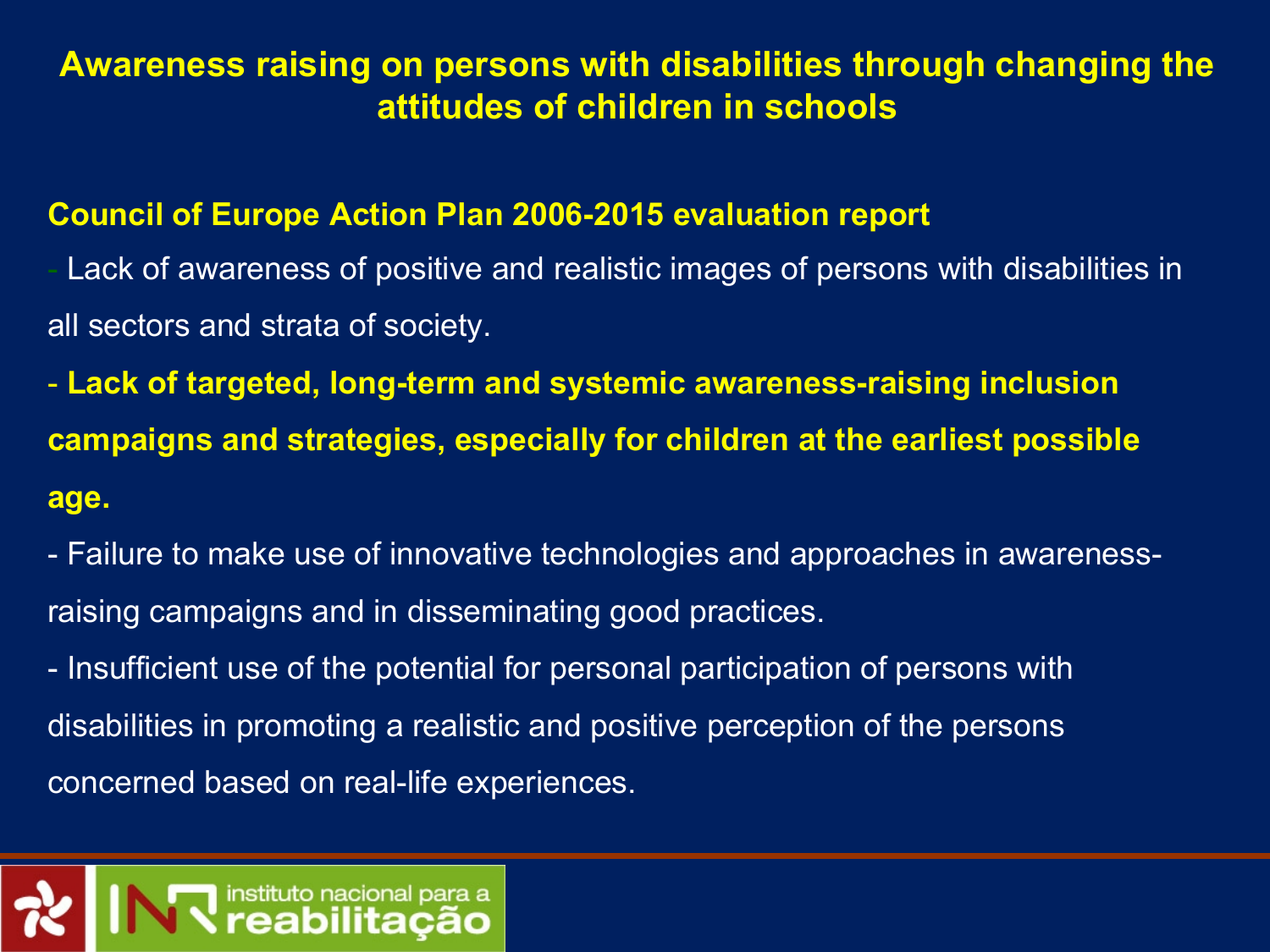

### **Escola Alerta! School Alert!**

- **Main goal raise awareness for the rights of persons with disabilities, notably pupils with disabilities**

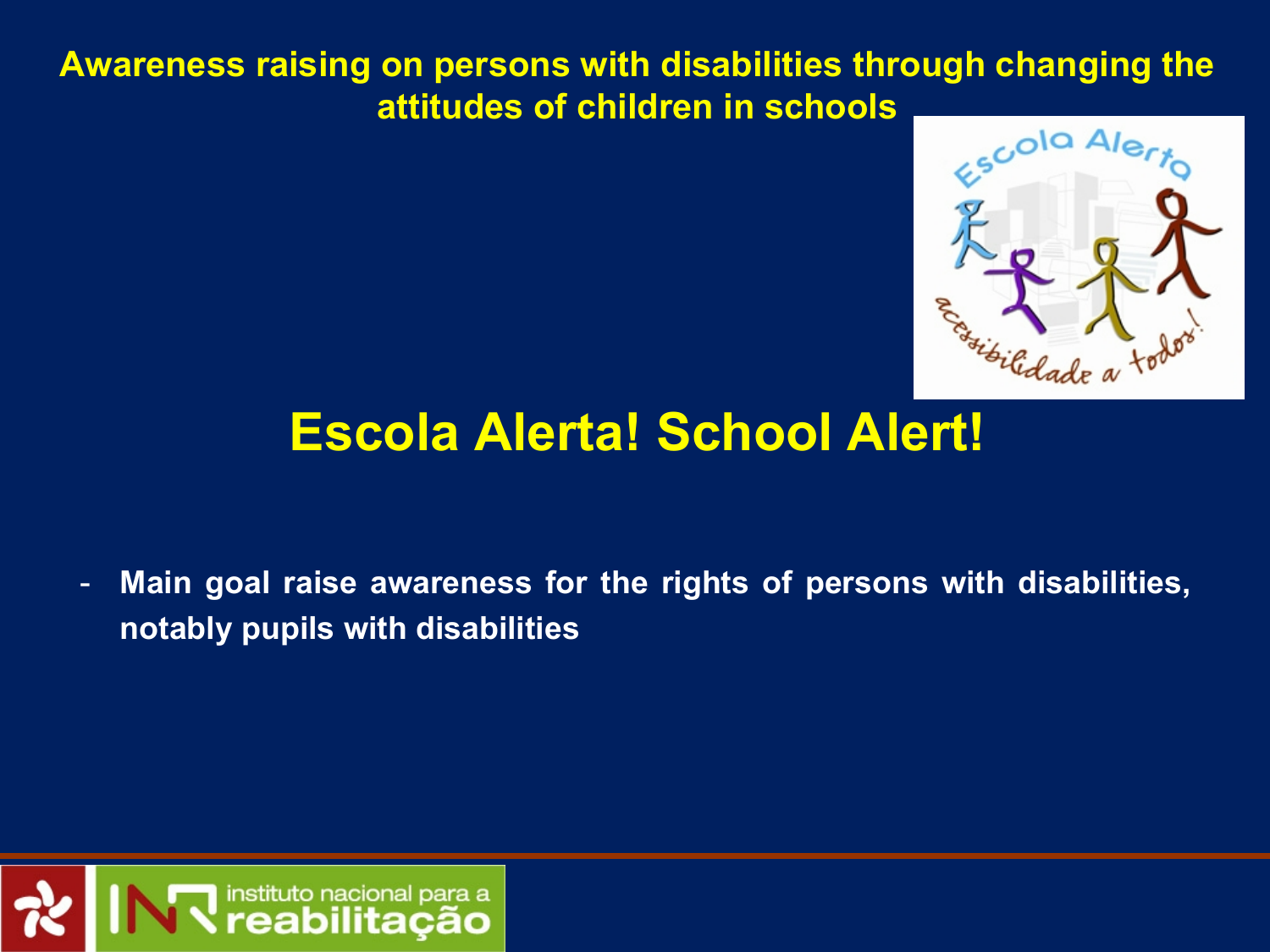

To raise awareness and mobilize students and teachers for:

Discrimination against persons with disabilities;

Elimination of social, urban and architectural barriers, which impede the accessibility of these persons, the full enjoyment of human rights and citizenship and, consequently, the effective exercise of their rights. Raise awareness and mobilize students for equal opportunities and human rights.

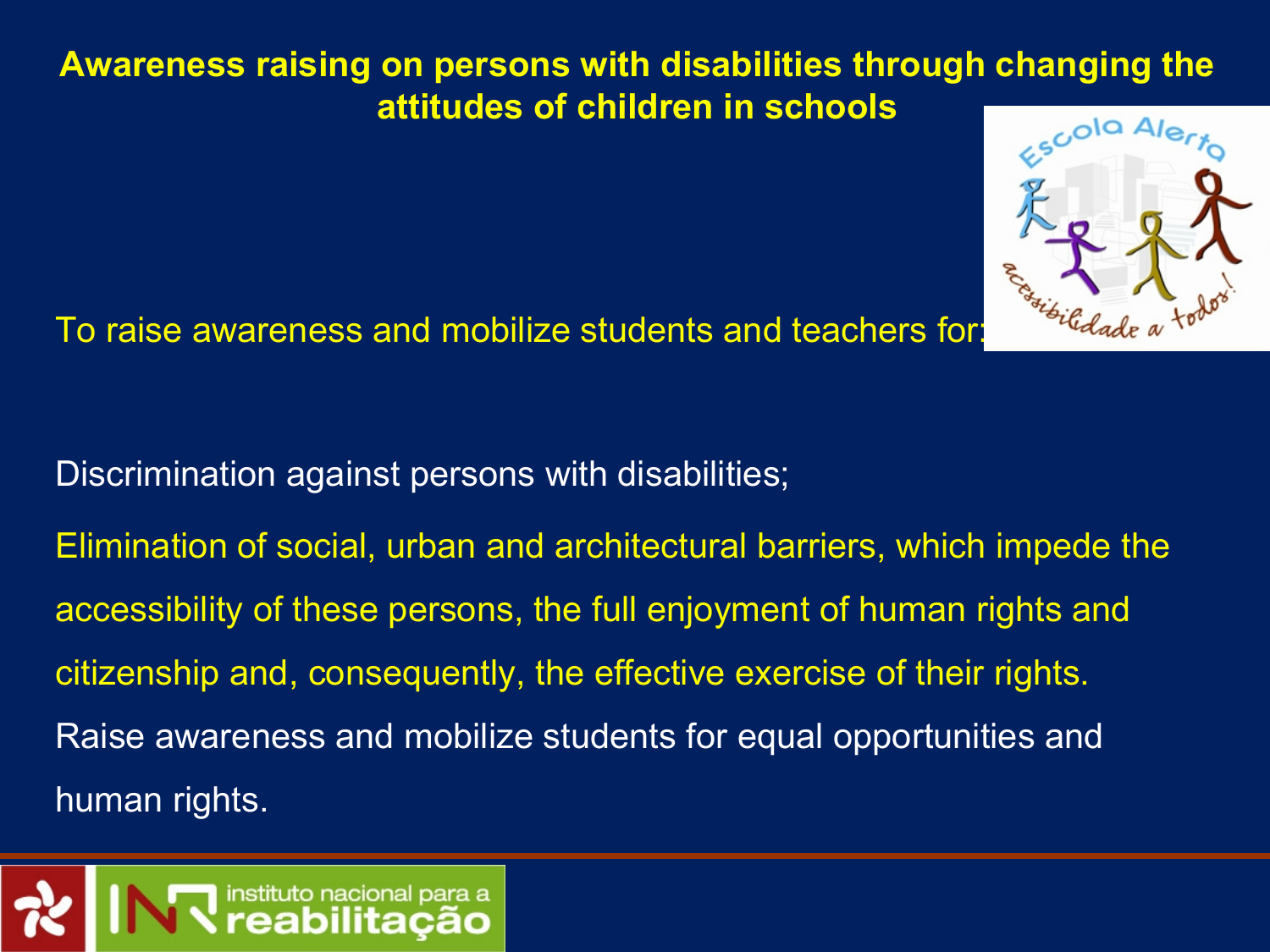- **Students of public and private of primary and secondary schools;**
- **Two stages**
	- **At school level**
	- **At national level**
- **Three prize money**
- **1 st 2000 euros**
- **2 nd 1000 euros**
- **3 rd 750 euros**

instituto nacional para a eabilitacão

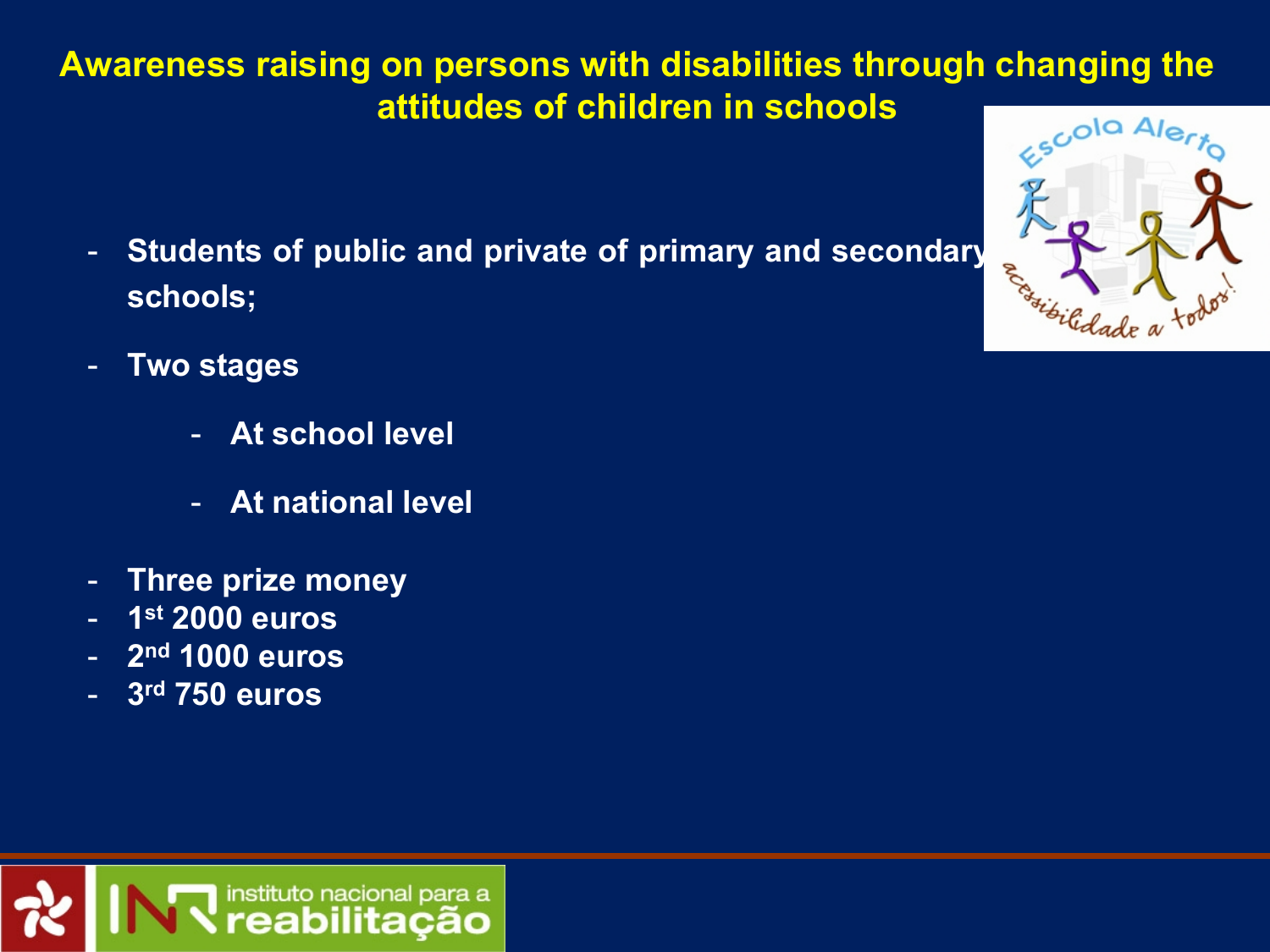#### **DATA "Escola Alerta!", from 2003/2004 until 2011/2012**

| <b>Years</b>                  | 2003/<br>2004 | 2004/<br>2005 | 2005/<br>2006 | 2006/<br>2007 | 2007/<br>2008 | 2008/<br>2009 | 2009/<br>2010 | 2010/<br>2011 | 2011/2012 |
|-------------------------------|---------------|---------------|---------------|---------------|---------------|---------------|---------------|---------------|-----------|
| <b>Number of applications</b> | 119           | 54            | 89            | 104           | 142           | 185           | 174           | 181           | 75        |
| <b>Number of Schools</b>      | 56            | 49            | 93            | 98            | 110           | 155           | 153           | 145           | 63        |
| <b>Number of students</b>     | 1128          | 732           | 1741          | 2025          | 2780          | 3679          | 4979          | 4066          | 1517      |
| <b>Number of teachers</b>     | 143           | 108           | 210           | 218           | 280           | 431           | 492           | 605           | 281       |

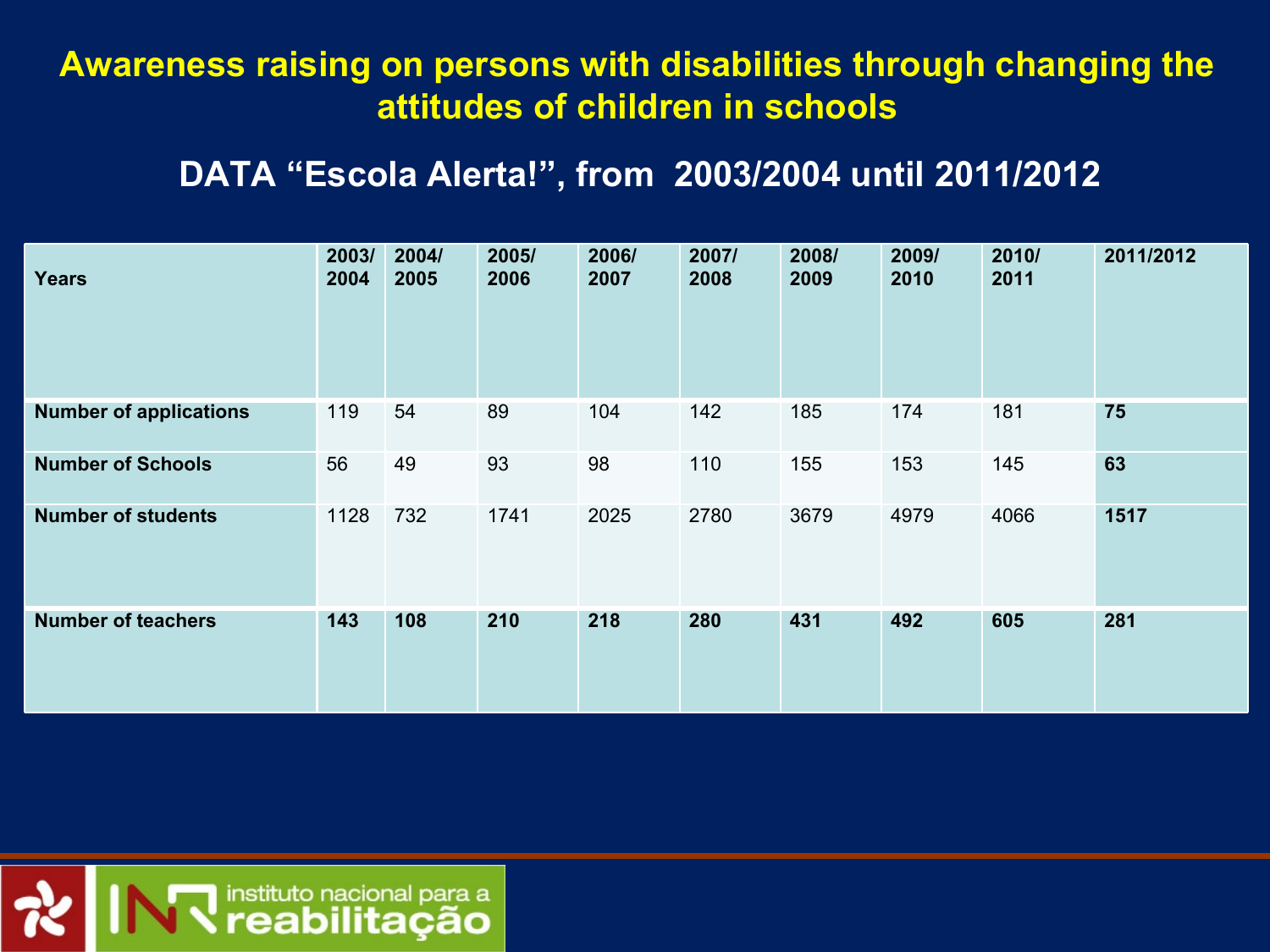#### **DATA "Escola Alerta!", from 2009/2010 until 2016/2017**

| Anos letivos / Indicadores | <b>Number of students</b> | <b>Number of teachers</b> | <b>Number of schools</b> | Nº applications |
|----------------------------|---------------------------|---------------------------|--------------------------|-----------------|
| 2009/2010                  | 4.979                     | 492                       | 153                      | 174             |
| 2010/2011                  | 4.066                     | 605                       | 145                      | 181             |
| 2011/2012                  | 1.517                     | 281                       | 63                       | 75              |
| 2012/2013                  | 1.347                     | 231                       | 40                       | 48              |
| 2013/2014                  | 563                       | 83                        | 18                       | 24              |
| 2014/2015                  | 1.007                     | 158                       | 38                       | 63              |
| 2015/2016                  | 375                       | 79                        | 22                       | 32              |
| 2016/2017                  | 306                       | 89                        | 15                       | 26              |

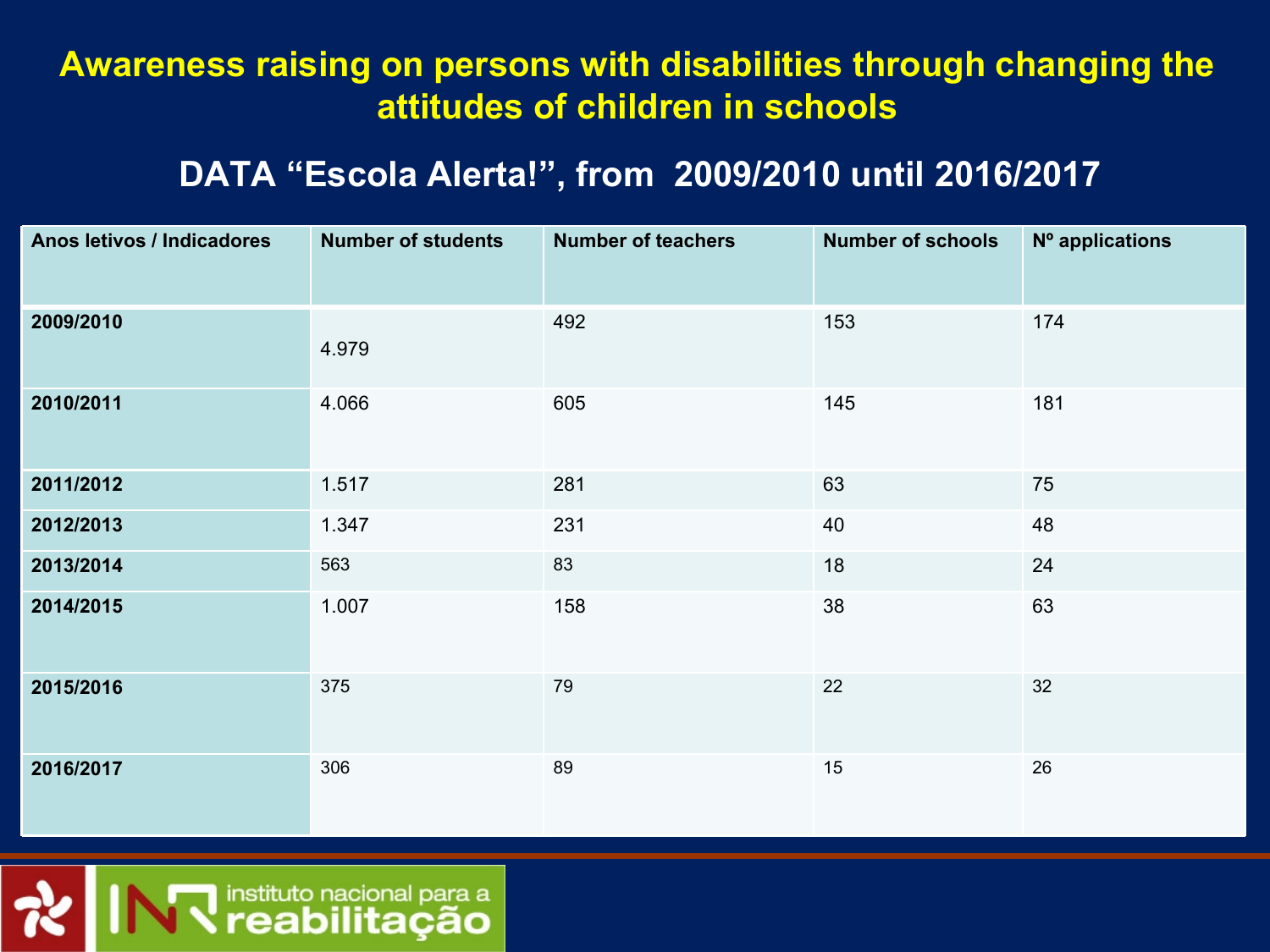

# **Conclusions**

- **School year 2017-2018 – Edition nº 15**

- **Raising awareness in school environment should continue as an instrument to achieve full inclusion**

- **The most important item to evidence is how this program had an effect to break misconceptions, prejudices or stereotypes.** 

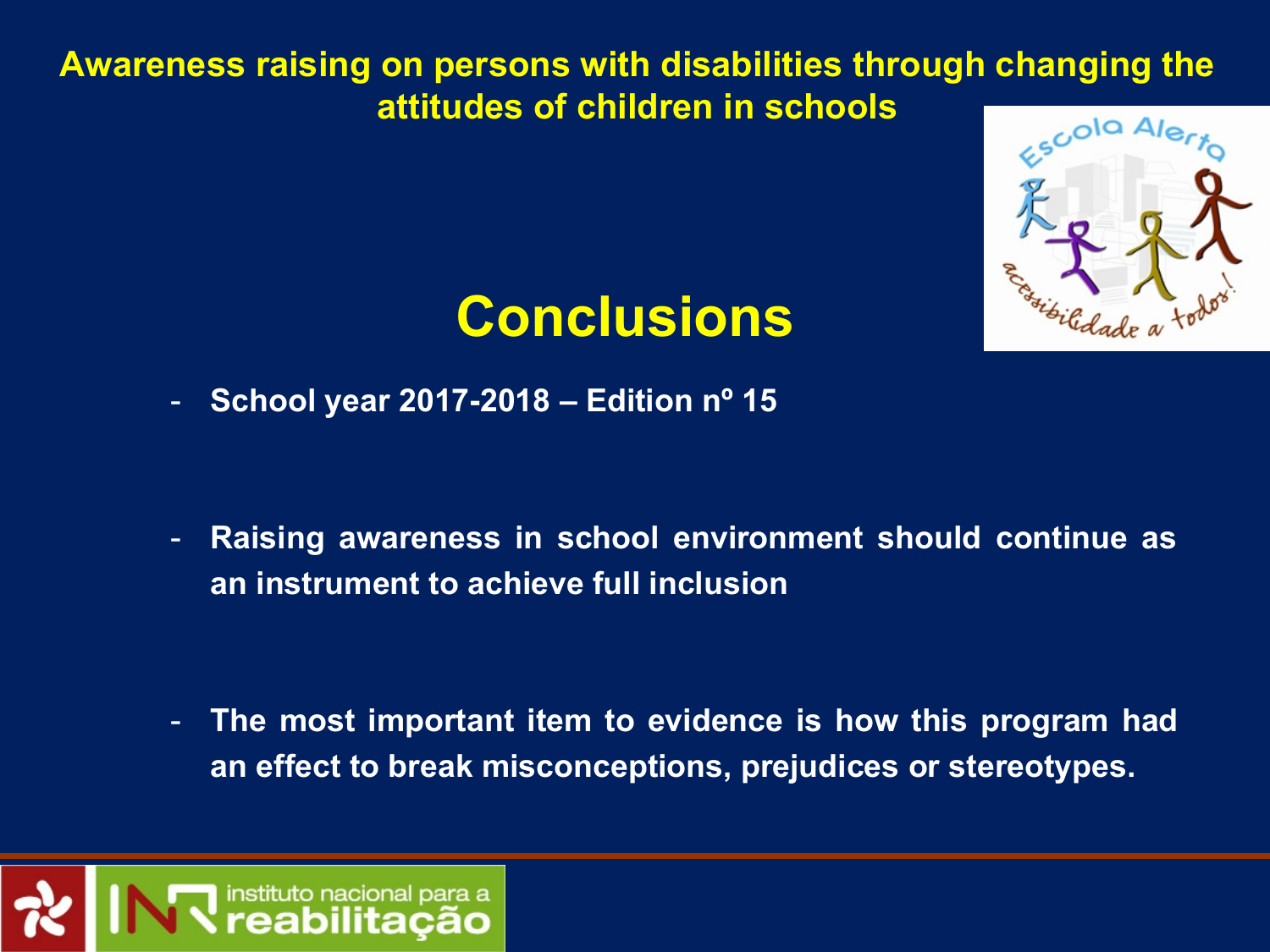